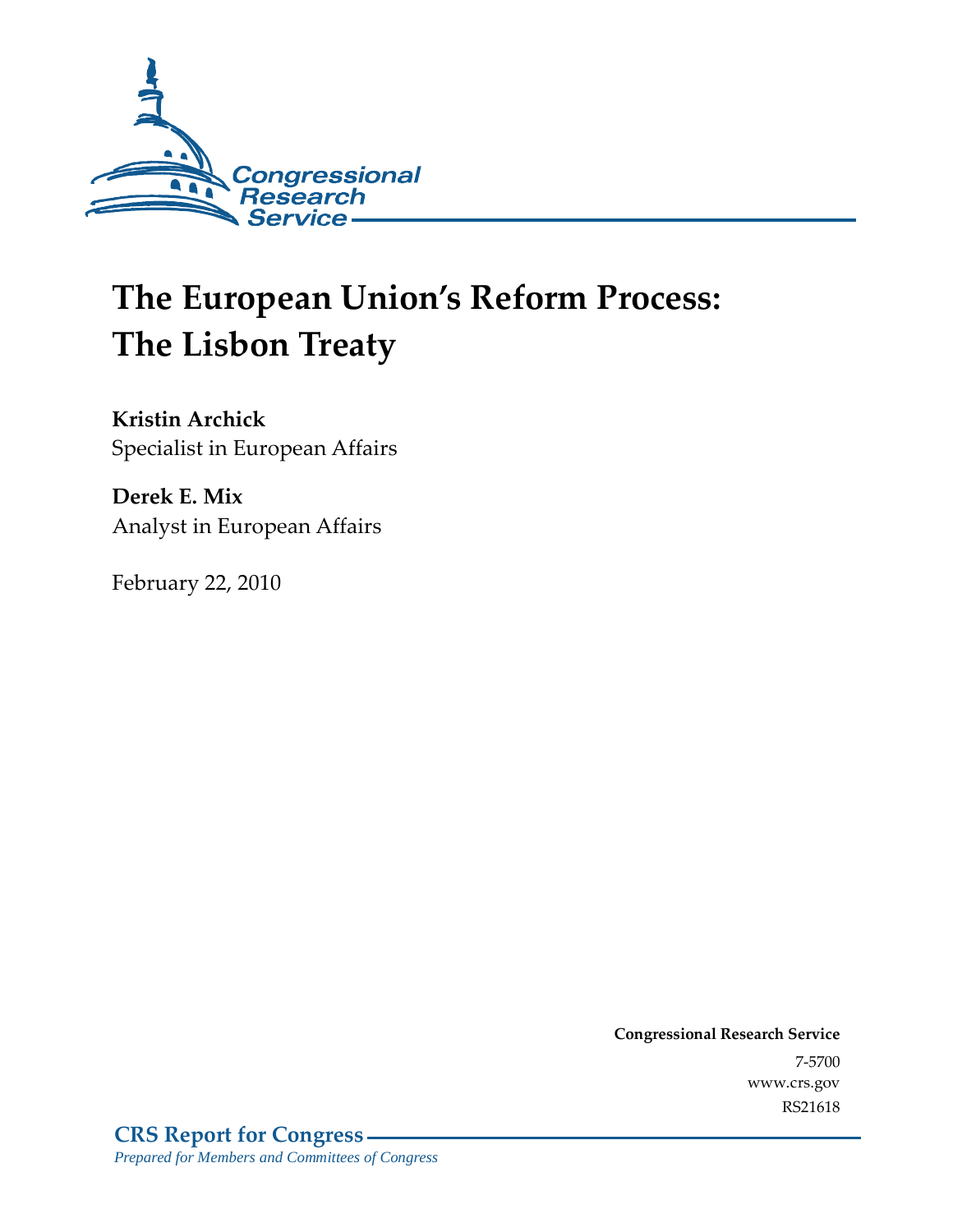### **Summary**

The Lisbon Treaty, the latest institutional reform treaty of the European Union (EU), went into effect on December 1, 2009. The document was signed by the heads of state or government of the 27 EU member countries in December 2007. The process of completing ratification by each individual member country lasted nearly two years, concluding with ratification by the Czech Republic on November 3, 2009. The Lisbon Treaty reforms the EU's governing institutions and decision-making process to enable the EU to operate more effectively. The treaty grew out of the proposed "constitutional treaty" that foundered after French and Dutch voters rejected it in referendums in 2005.

The Lisbon Treaty seeks to give the EU a stronger and more coherent voice with the creation of a new position, President of the European Council. The first holder of this office will be former Belgian Prime Minister Herman Van Rompuy. He will chair the activities of the 27 EU heads of state or government, working to facilitate consensus, coordinate the activities of the Council, and ensure policy continuity. Additionally, the Lisbon Treaty creates the new position of High Representative of the Union for Foreign Affairs and Security Policy, a de facto EU foreign minister who may increase the weight and visibility of the EU on the world stage. The "foreign minister" will be supported by a new EU diplomatic service. Catherine Ashton (from the United Kingdom), formerly European Commissioner for Trade, was chosen for this position.

The treaty also makes changes to the EU's internal decision-making mechanisms. These changes have been designed to streamline the process and make it less susceptible to gridlock or blockage. Additional reforms attempt to address concerns about democratic accountability and transparency in EU policy-making by granting a greater role to the directly elected European Parliament, national parliaments, and citizens' initiatives.

Experts assert that the Lisbon Treaty could have positive implications for U.S.-EU relations. Some observers believe that it could allow the EU to move past its recent preoccupation with distracting internal questions and take on a more active and effective role as a U.S. partner in tackling global challenges. There are indications that adoption of the Lisbon Treaty could make the EU more amenable to future enlargement, including to the Balkans and perhaps Turkey, which the United States supports. On the other hand, some observers doubt how much of an impact the Lisbon Treaty will have, and some skeptics maintain that a stronger EU poses a potentially detrimental rival to NATO and the United States.

This report provides information on the Lisbon Treaty and possible U.S.-EU implications that may be of interest to the 111<sup>th</sup> Congress. Also see CRS Report RS21372, *The European Union: Questions and Answers*, by Kristin Archick and Derek E. Mix.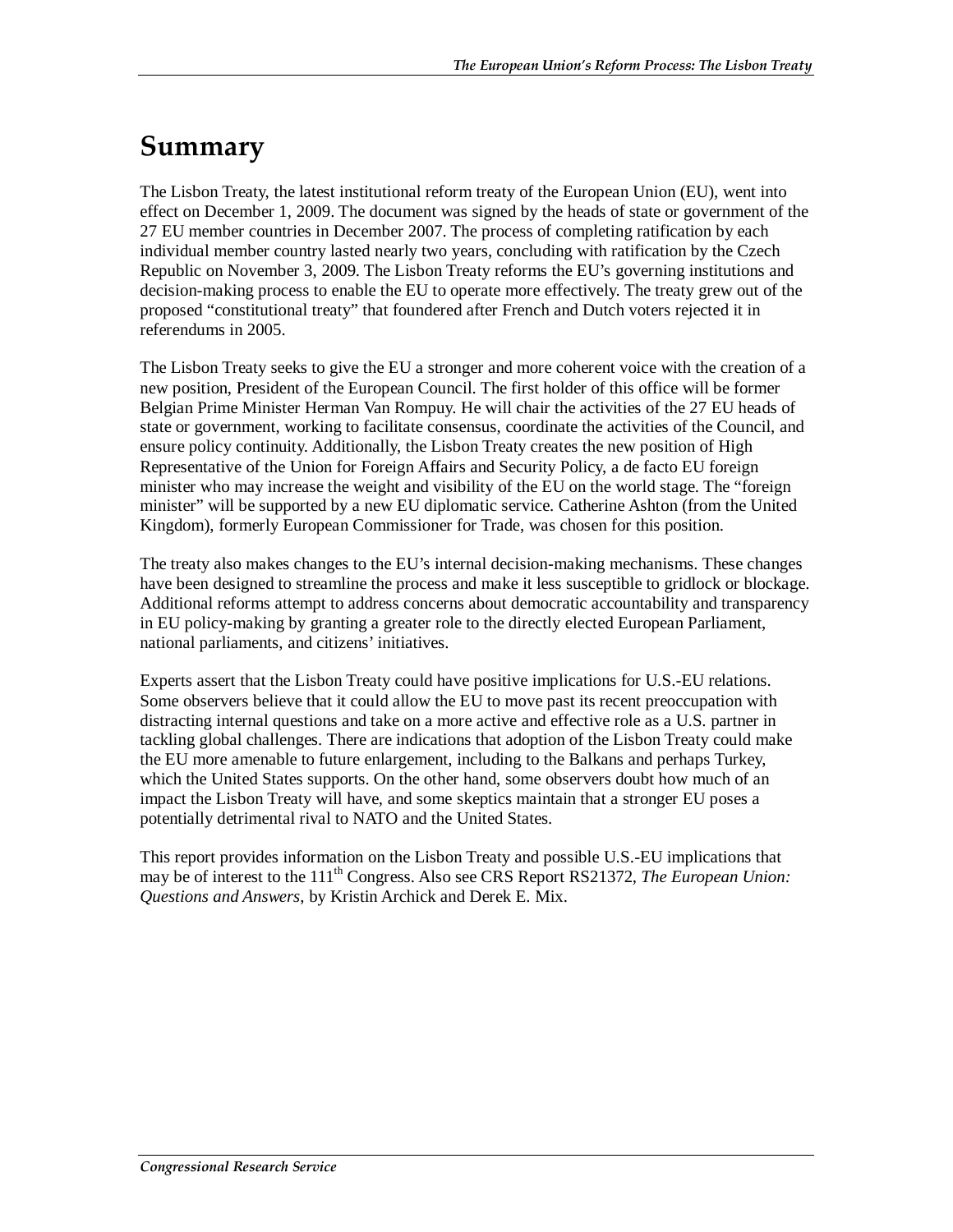### Contents

#### Contacts

|--|--|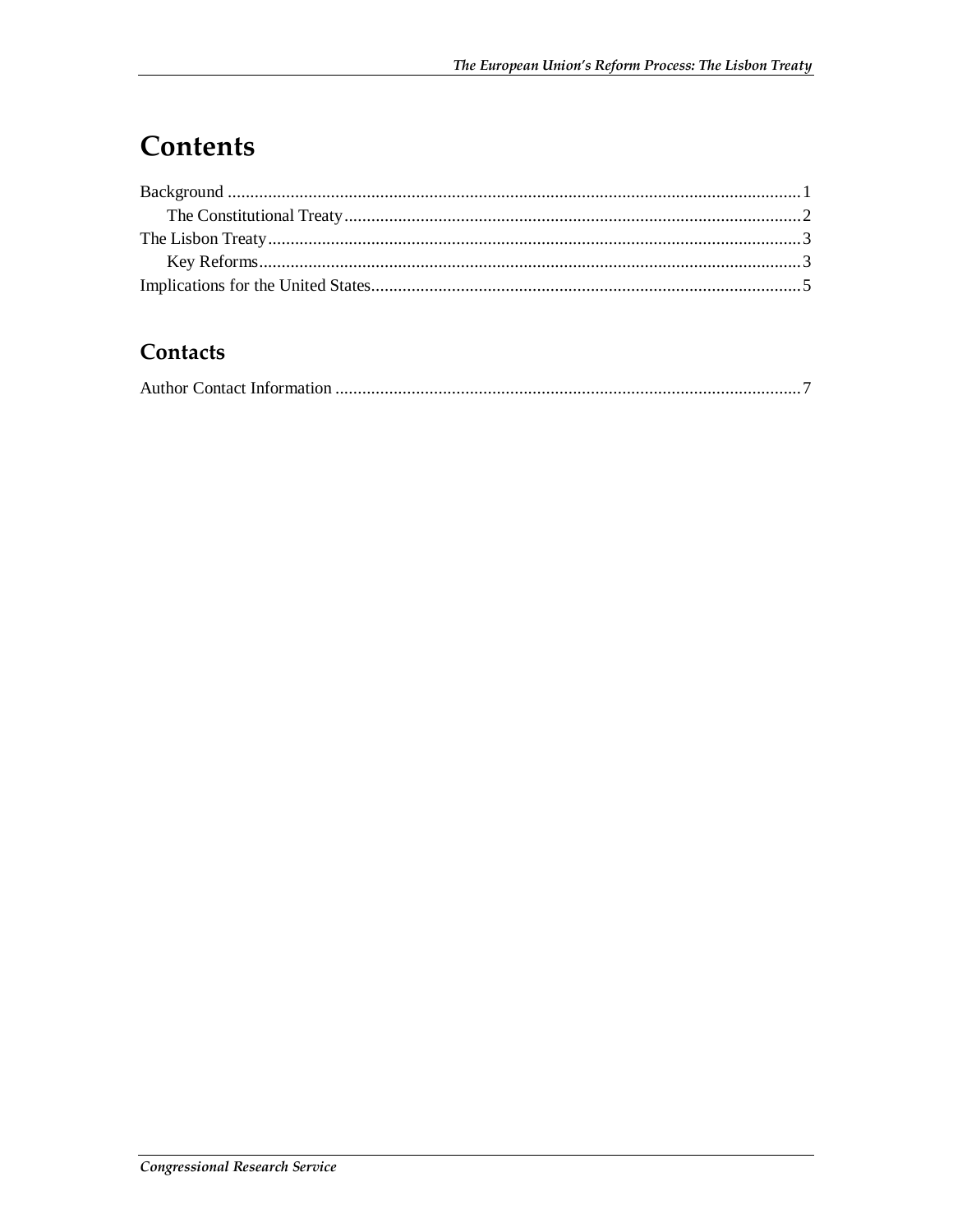## **Background**

The European Union (EU) is an economic and political partnership that is unique in history. Built upon a series of treaties and embodied in a set of governing institutions, the EU represents a voluntary pooling of sovereignty among 27 countries.<sup>1</sup> These countries have committed to a process of integration by harmonizing laws and adopting common policies on an extensive range of issues. Notable areas of shared sovereignty include a customs union; a common trade policy; a single market in which goods, people, and capital move freely; a common currency (the euro) that is used by 16 member states; and many aspects of social and environmental policy. EU member states have also taken significant steps in the development of a Common Foreign and Security Policy (CFSP) and closer police and judicial cooperation.<sup>2</sup>

A group of leaders from six countries— Belgium, France, Germany, Italy, Luxembourg, and the Netherlands—began the process of integration after World War II in an effort to ensure peace and promote economic prosperity in Europe. As cooperation between these countries deepened, new members were added to the group: Denmark, Ireland, and the United Kingdom joined in 1973; Greece in 1981; Portugal and Spain in 1986; and Austria, Finland, and Sweden in 1995. In 2004, eight formerly communist countries of Central and Eastern Europe—the Czech Republic, Estonia, Hungary, Latvia, Lithuania, Poland, Slovakia, and Slovenia—plus Cyprus and Malta joined the EU. Bulgaria and Romania joined in 2007, bringing the number of member countries to 27.

#### **EU Institutions**

The *European Commission* is essentially the EU's executive and has the exclusive right of legislative initiative. It ensures that the provisions of EU Treaties are carried out by the member states. The 27 Commissioners (one from each member country), including a President, are appointed by the member states for five-year terms. Each Commissioner holds a distinct portfolio (e.g., agriculture). The President of the Commission sets its policy priorities, organizes its work, and represents the Commission internationally.

The *Council of the European Union (Council of Ministers)* is comprised of ministers from the national governments. As the main decision-making body, it enacts legislation based on proposals put forward by the Commission. Different ministers participate depending on the subject under consideration (e.g., economics ministers could convene to discuss unemployment policy). The presidency of the Council rotates among the member states every six months.

The *European Parliament* consists of 751 members. Since 1979, they have been directly elected in each member state for five-year terms. The Parliament cannot enact laws like national parliaments, but it shares "co-decision" power in many areas with the Council of Ministers, can amend or reject the EU's budget, and must approve each new European Commission.

The *European Council* brings together the Heads of State or Government of the member states and the President of the Commission at least twice every six months. It acts principally as a guide and driving force for EU policy.

The *Court of Justice* interprets EU law and its rulings are binding; a *Court of Auditors* monitors the Union's financial management. Additionally, a number of advisory bodies represent economic, social, and regional interests.

With enlargement and a progressively wider policy scope came the need to reform the EU's institutional arrangements and procedures to reflect the heightened complexity of decisionmaking. The landmark Maastricht Treaty of 1993 set out the blueprint for an EU of 12 members

<u>.</u>

<sup>&</sup>lt;sup>1</sup> The member countries of the EU are Austria, Belgium, Bulgaria, Cyprus, the Czech Republic, Denmark, Estonia, Finland, France, Germany, Greece, Hungary, Ireland, Italy, Latvia, Lithuania, Luxembourg, Malta, the Netherlands, Poland, Portugal, Romania, Slovakia, Slovenia, Spain, Sweden, and the United Kingdom.

<sup>2</sup> See CRS Report RS21372, *The European Union: Questions and Answers*, by Kristin Archick and Derek E. Mix.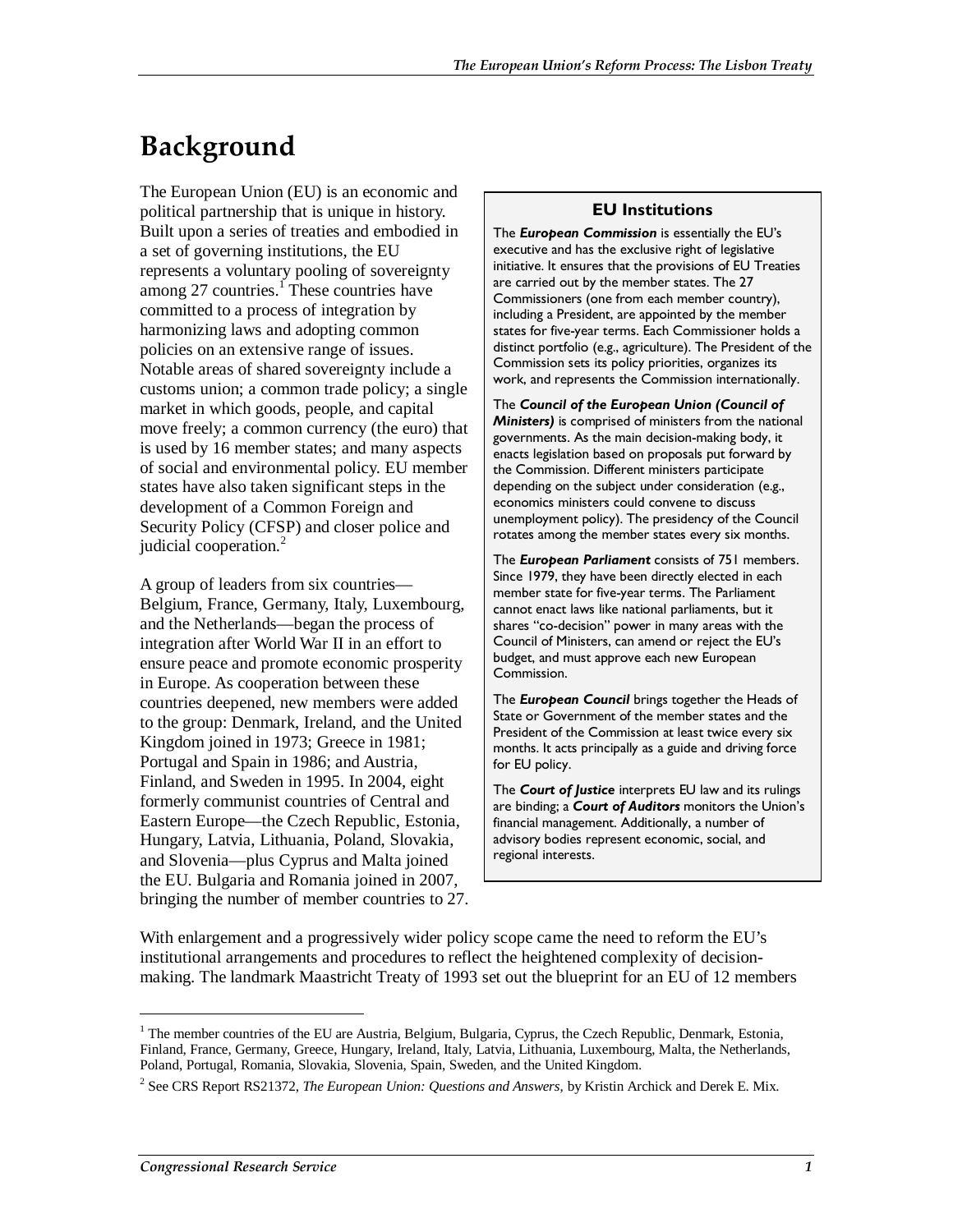and the Treaty of Amsterdam (1999) refined arrangements for a Union at 15. The Treaty of Nice  $(2003)$  further amended the workings of the EU to prepare for eastward enlargement.<sup>3</sup> The Nice Treaty was also supposed to streamline EU decision-making to allow an enlarged Union to function more effectively. However, critics charged that Nice set up an even more complex and less efficient decision-making process that was too prone to confusion and gridlock. Some also lamented that Nice did not provide sufficient mechanisms and arrangements that would allow the EU to assert a stronger global role. In addition, Nice did little to stem charges that EU institutions and decision-making lack transparency and democratic accountability and are unintelligible to the average European citizen.

As the scope of EU policy continues to grow, future enlargement beyond 27 members is likely: Iceland, Turkey, and the countries of the Western Balkans are in line for admission. In this context, as well as in the context of perceived institutional shortcomings, many leaders and analysts advocated the adoption of a new EU treaty that enacts what they have considered to be necessary internal reforms. The Lisbon Treaty is the result of these efforts.

#### **The Constitutional Treaty**

The Lisbon Treaty grew out of the so-called constitutional treaty, an earlier failed attempt to merge the EU's existing treaties into a single document while enacting institutional reforms. Already in December 2001—before ratification of the Treaty of Nice and the EU's eastward enlargement—EU leaders announced they would convene a Convention on the Future of Europe to examine the EU's institutional arrangements and make proposals that would increase democratic legitimacy and encourage the development of the EU as a stronger global actor.

The Convention began work in March 2002 under the leadership of former French President Valéry Giscard d'Estaing and finalized a 240-page "Draft Treaty establishing a Constitution for Europe" in July 2003.<sup>4</sup> After a period of discussion and negotiation among the member state governments, EU leaders signed the treaty in October 2004 and set November 2006 as the target date for its adoption.

However, in order to come into effect the treaty had to be ratified individually by all 27 member states through either parliamentary approval or public referendums. In May 2005, French voters rejected the document in a national referendum, and in June 2005 Dutch voters followed suit. Although a number of EU members had already approved the treaty by this point, these setbacks effectively ended its prospects. In both France and the Netherlands, some arguments against the constitutional treaty reflected concerns that it would entrench liberal economic ideas that could undermine social protections. In addition, many French and Dutch voters viewed a "no" vote as a way to express dissatisfaction with their unpopular national governments, EU bureaucracy, and Turkey's prospective EU membership.

1

 $3$  For summaries of these three treaties, see http://europa.eu/legislation\_summaries/institutional\_affairs/treaties/ index\_en.htm.

<sup>&</sup>lt;sup>4</sup> The document can be downloaded at http://european-convention.eu.int/docs/Treaty/cv00850.en03.pdf.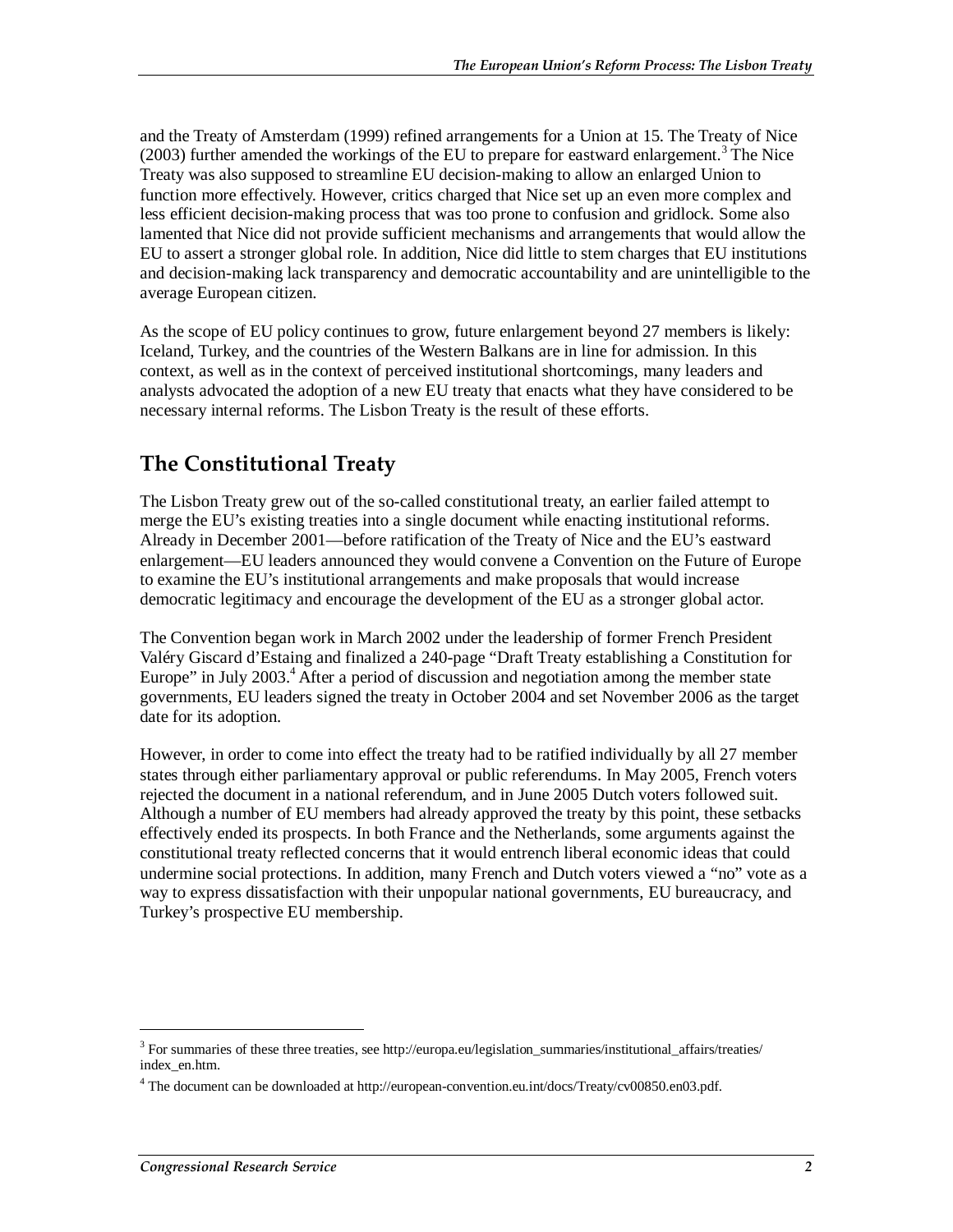### **The Lisbon Treaty**

In January 2007, as Germany took over the six-month EU presidency, Europe remained in what some analysts called a "period of reflection"—a condition of stasis born in the uncertainty that followed the rejection of the constitutional treaty. German Chancellor Angela Merkel made reviving the stalled reform process one of her key priorities, seeking a new treaty deal that would institute crucial reforms. Analysts say that Merkel received a key assist with the May 2007 election of Nicolas Sarkozy as President of France: Sarkozy shared Merkel's goal of reviving the constitutional treaty in some form, at least in part to restore France's role as a leader in Europe following its 2005 "no" vote.

Germany and others that had ratified the constitutional treaty wanted to preserve as much of the original document as possible. However, some changes were considered necessary in order to address concerns raised by French and Dutch voters, as well as to satisfy countries such as the UK, which sought to protect its national sovereignty in some areas, and Poland, which wanted more voting weight in the Council of Ministers.

After contentious negotiations at the June 2007 EU Summit, EU leaders announced the outlines of a new "reform treaty" that would amend, rather than replace, the existing EU treaties. EU leaders also dropped the term "constitution," given that it had become negatively associated in some countries with creating an EU "superstate." After working out the text at a July 2007 Intergovernmental Conference, EU leaders met in Lisbon and signed the new treaty in December 2007.<sup>5</sup> Analysts assessed that over 90% of the substance of the constitutional treaty had been preserved in the Lisbon Treaty.

As an amendment to existing treaties, EU leaders sought to present the new document as one that would be ratified by parliaments, thereby avoiding the risks of public referendums. However, Ireland is required by its national law to hold a public vote on any major change to the EU rules. EU officials initially hoped that the Lisbon Treaty would be ratified by all 27 member states and enter into force before the June 2009 European Parliament elections, but rejection of the treaty in Ireland's June 2008 referendum threw the timetable for adoption into disarray. Influenced by an active "no" campaign, Irish voters feared the treaty would hurt their economy, strip their sovereignty on tax policy and sensitive issues such as abortion, and impinge on their stance of neutrality in security and defense issues. Irish leaders agreed to hold a second referendum, and following the negotiation of EU concessions and "guarantees" in areas of concern to Ireland, as well as a stronger "yes" campaign that sought to convince the public of the treaty's benefits, Irish voters decisively approved the treaty on October 2, 2009. The Czech Republic completed the final national ratification on November 3, allowing the treaty to come into effect on December 1.

### **Key Reforms**

1

Major changes under the Lisbon Treaty aim to achieve three broad goals:

*(1) A stronger and more coherent EU voice.* The Lisbon Treaty creates the new position of President of the European Council to chair the meetings of the 27 EU heads of state or

<sup>&</sup>lt;sup>5</sup> For a summary or full text of the treaty, see http://europa.eu/lisbon\_treaty/full\_text/index\_en.htm.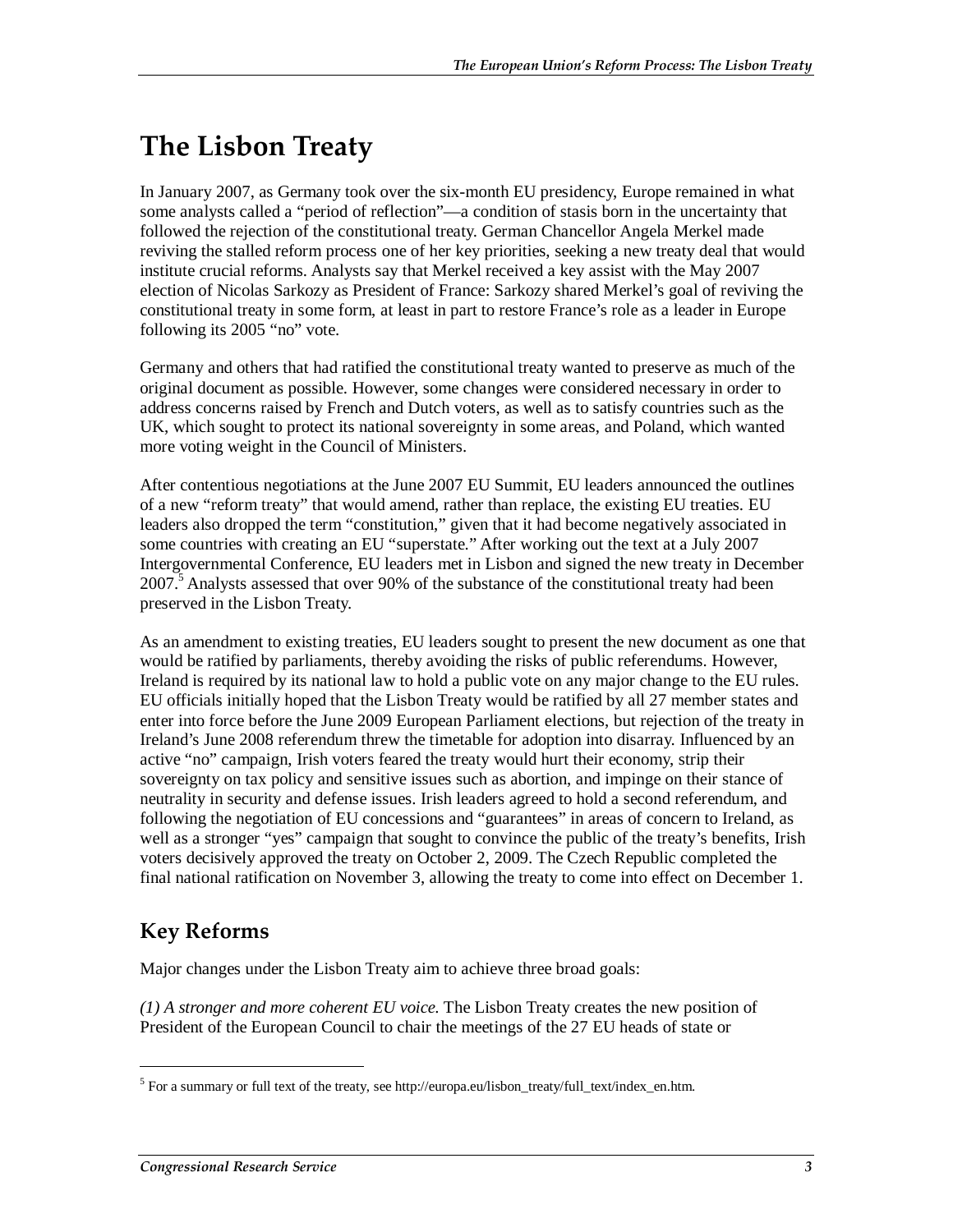government. The President of the European Council is elected by the member states for a term of two and one-half years, renewable once.

Some had envisioned this position as a driver of EU policy, a heavyweight presidential figure who would play a highly visible international role. In choosing former Belgian Prime Minister Herman Van Rompuy, however, EU leaders have initially defined this position as more of a manager who will coordinate the activities of the Council, help ensure policy continuity, and work to facilitate consensus. Van Rompuy's experience in negotiating and holding together coalitions in the often fractious arena of Belgian national politics was considered by many as an asset that fit well with the job description. According to some analysts, this choice confirms that even as its members pursue a stronger and more integrated EU, considerations of national influence and prestige remain key: leaders from both large and small countries sought to avoid establishing a powerful President who might overshadow or marginalize their own roles.

The Lisbon Treaty also creates another important new position to boost the EU's international visibility: High Representative of the Union for Foreign Affairs and Security Policy. The position was originally called the EU "foreign minister" in the constitutional treaty, but this term was dropped due to British objections. Nevertheless, this individual is to be the EU's chief diplomat, exercising the former responsibilities of the Council of Ministers' High Representative for the Common Foreign and Security Policy (formerly Javier Solana) and the Commissioner for External Relations (formerly Benita Ferrero-Waldner), who oversaw the EU's foreign aid and development policies. The new High Representative will therefore be an agent of the Council of Ministers (representing the member states) and hold the title of a Vice-President of the European Commission, an institutional adjustment intended to impart greater coherence by marrying the EU's political and economic clout in one powerful new office. The High Representative is to have extensive staff support with the creation of a European External Action Service, in effect a new EU diplomatic corps.

The desired nature of the "foreign minister" produced a debate similar to that over the President—whether the position should act as a strong, independent-minded leader who both drives and oversees EU foreign policy, or as more of a facilitator who advances the members' consensus. At this time, the answer remains inconclusive. After some EU officials unsuccessfully attempted to promote UK Foreign Secretary David Miliband for the position, EU leaders ultimately agreed on Baroness Catherine Ashton (also of the United Kingdom), formerly European Commissioner for Trade. Some observers were surprised at this choice, given Ashton's relative lack of foreign policy experience. Others note, however, that she has a considerable opportunity to define the nature of the position through her actions and initiatives. Some analysts assert that with its extensive political and developmental aid resources and potential to wield considerable influence, this strengthened High Representative post could be the more significant of the positions created by the Lisbon Treaty.

The Lisbon Treaty also promotes steps toward building a stronger common EU defense policy. As proposed in the former constitutional treaty, the Lisbon Treaty asserts that the EU shall seek "the progressive framing of a common Union defense policy," which "will lead to a common defense." It will establish a "mutual assistance clause" permitting a member state that is the victim of armed aggression to ask for military assistance from the other members. Member states may also engage in "structured cooperation," which would allow a smaller group of members to cooperate more closely on military issues.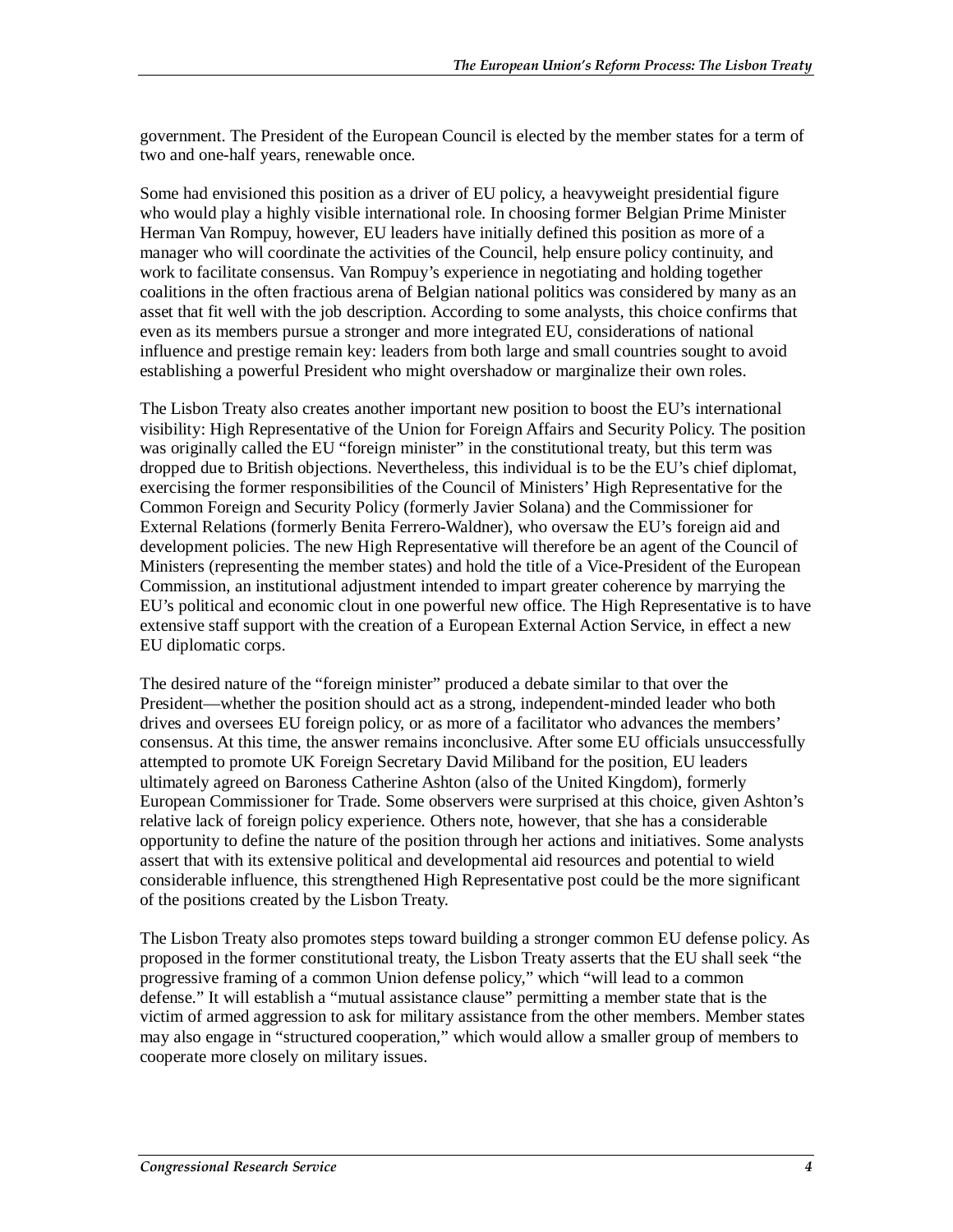*(2) More streamlined decision-making*. After a contentious debate with Poland, EU leaders agreed on a simplified formula (ultimately similar to that proposed in the constitutional treaty) for the Council of Ministers' Qualified Majority Voting (QMV) system. Decisions made by QMV would pass if supported by 55% of member states, representing 65% of the EU's population. As a concession to Poland, this new "double majority" system is to be introduced in 2014 (instead of 2009-2010), gradually phased in over three years, and not fully implemented until 2017.

The use of QMV is also expanded to policy areas previously subject to unanimity, especially in matters related to police and judicial cooperation (the UK, however, has been granted an opt-out in this area). Unanimity will continue to be required (any member state may veto a common policy) in sensitive areas such as taxation and most aspects of foreign and defense policy.

The Lisbon Treaty had initially planned to slim down the size of the European Commission starting in 2014. To help decrease gridlock, EU leaders had proposed reducing the number of Commissioners from one per member state to correspond to two-thirds of the number of member states. However, concessions related to Ireland's attempt to ratify the treaty shelved this idea, and the Commission will remain at one Commissioner per member state.

*(3) Increased transparency and democratic accountability*. In many policy areas, the directly elected European Parliament holds the right of "co-decision" with the Council of Ministers: both institutions must approve a piece of legislation for it to become law. The Lisbon Treaty extends the European Parliament's "co-decision" powers to include many additional policy areas, including agriculture, trade, and "home affairs" issues.

The treaty also gives national parliaments a greater role in EU policy-making and more authority to challenge draft EU legislation. The treaty introduces the concept of citizens' initiatives, whereby European citizens may petition the European Commission with legislative suggestions.

Additionally, the Lisbon Treaty makes the Charter of Fundamental Rights—a declaration of citizens' basic political, economic, and social rights—legally binding for all EU institutions and member states. Poland, the Czech Republic, and the United Kingdom negotiated "opt-outs" from applying the Charter.

### **Implications for the United States**

Many experts assert that the Lisbon Treaty could have positive implications for U.S.-EU relations. After the appointment of Van Rompuy and Ashton, a White House statement asserted that "the United States has no stronger partner than Europe in advancing security and prosperity around the world. These two new positions, and related changes to take effect on December 1 as a result of the implementation of the Lisbon Treaty, will strengthen the EU and enable it to be an even stronger partner to the United States."6

If the EU is able to increasingly "speak with one voice" on global issues—a stronger, more consistent, and more coherent voice—proponents of close U.S.-EU ties argue that the EU could

1

<sup>6</sup> The White House, Office of the Press Secretary, *Statement by the Press Secretary on the Election of a New European Council President and High Representative*, November 19, 2009, http://www.whitehouse.gov/the-press-office/ statement-press-secretary-election-a-new-european-council-president-and-high-repres.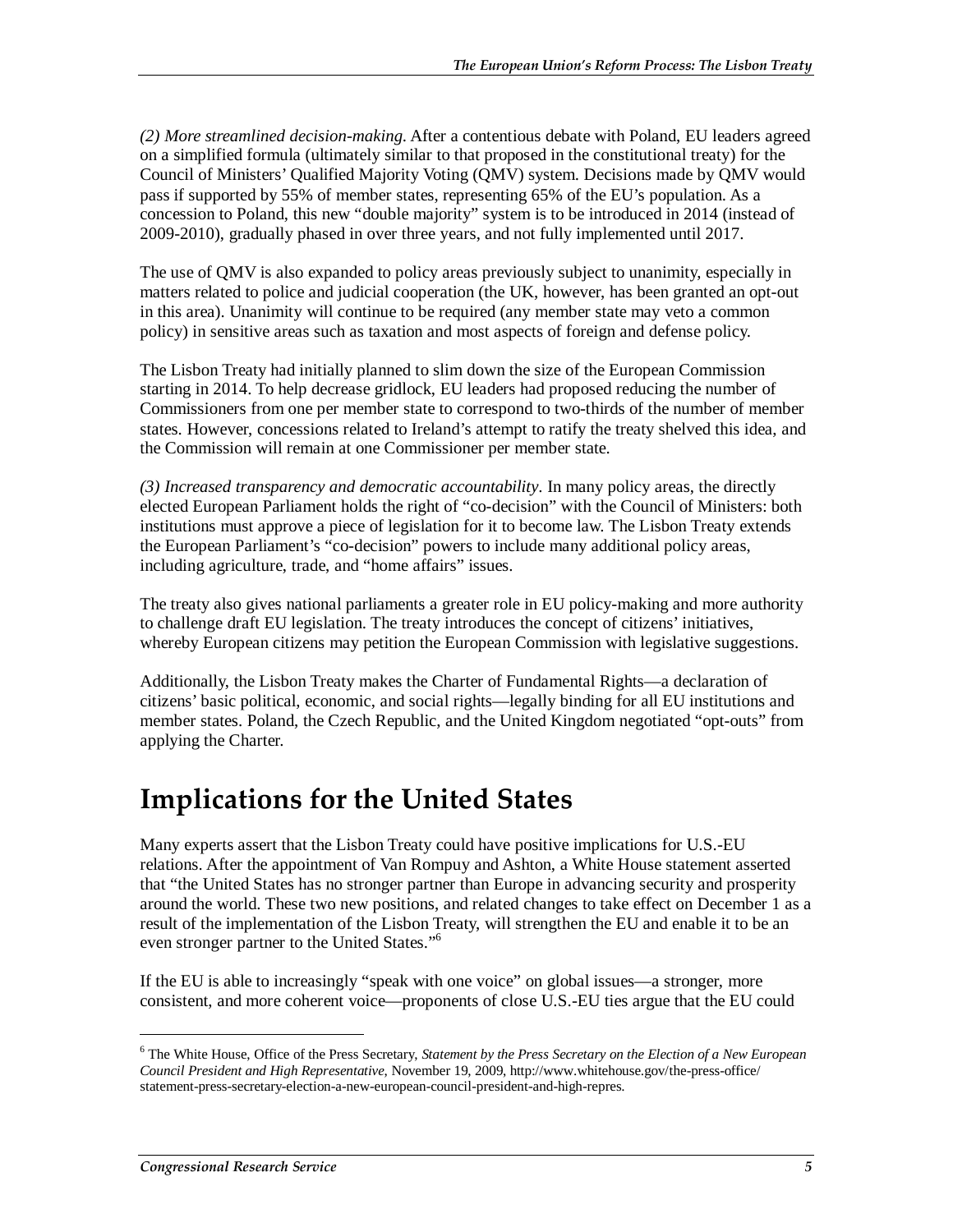take a more active and assertive international role and be a more credible and effective partner for the United States in tackling common challenges. The Lisbon Treaty is not a revolutionary overhaul of the way the EU works, but the changes it makes may allow the EU to achieve consensus more easily, make policy decisions more quickly, and project its weight and influence more effectively. Supporters of the Lisbon Treaty also note that efforts to encourage a common EU defense policy and the proposal for "structured cooperation" seek to improve European defense capabilities. A more militarily capable Europe, they argue, could shoulder a greater degree of the security burden with the United States. In addition, some analysts assert that the Lisbon Treaty may help lead to the formation of stronger EU-wide policies in policing and judicial issues, which could further enhance transatlantic cooperation in matters of homeland security.

Analysts assert that the treaty could remove some obstacles to further EU enlargement to the Balkans and perhaps eventually Turkey, which the United States supports. European leaders had previously asserted that the streamlining reforms of the treaty could make the political atmosphere more amenable to additional enlargement, and some had called for a freeze on enlargement until the treaty was passed.

Critics, on the other hand, contend that the Lisbon Treaty will do little to simplify the EU, and assert that many difficult issues that are often the source of gridlock—such as foreign policy and taxation—will remain subject to national vetoes. Some question whether the new positions created by the treaty will resonate in the United States. They wonder, for example, how much of a difference U.S. officials might discern between the new "foreign minister" and the previous position that was held by Javier Solana. Some skeptics of the EU in the United States contend that a larger and potentially more united EU may seek to rival the United States and could sometimes be an opponent, rather than a partner, in a variety of policy areas. They maintain that a more unified EU would likely lessen Washington's leverage on individual members and could complicate U.S. efforts to rally support for its initiatives in institutions such as the United Nations or NATO. These skeptics remain concerned that parts of the Lisbon Treaty promoting greater EU defense coordination could lead to the eventual development of EU military structures that would duplicate those of NATO and weaken the transatlantic link.

In any case, most agree that one considerable benefit of the adoption of the Lisbon Treaty is that the EU can now move past this decade's preoccupation with process and internal institutional questions to focus more time and energy on "doing things."

U.S.-EU trade relations could potentially be affected by the new treaty. The European Commission maintains its role in formulating the EU's external trade policy and negotiating trade agreements, and the Council of Ministers must still approve or reject trade agreements negotiated by the Commission. However, it is significant that the European Parliament gains "co-decision" powers with the Council in trade matters, and now acts as a "co-legislator" with an enhanced and more formal role in these areas.

This change reflects the fact that the overall institutional power and responsibilities of the European Parliament have been increased by the Lisbon Treaty. The European Parliament has long sought to strengthen interparliamentary ties with the U.S. Congress, and its enhanced role may further prompt those who argue for deepening the relationship between the two institutions. The Transatlantic Legislators' Dialogue (TLD) is the formal mechanism for engagement and exchange between the U.S. House of Representatives and the European Parliament.